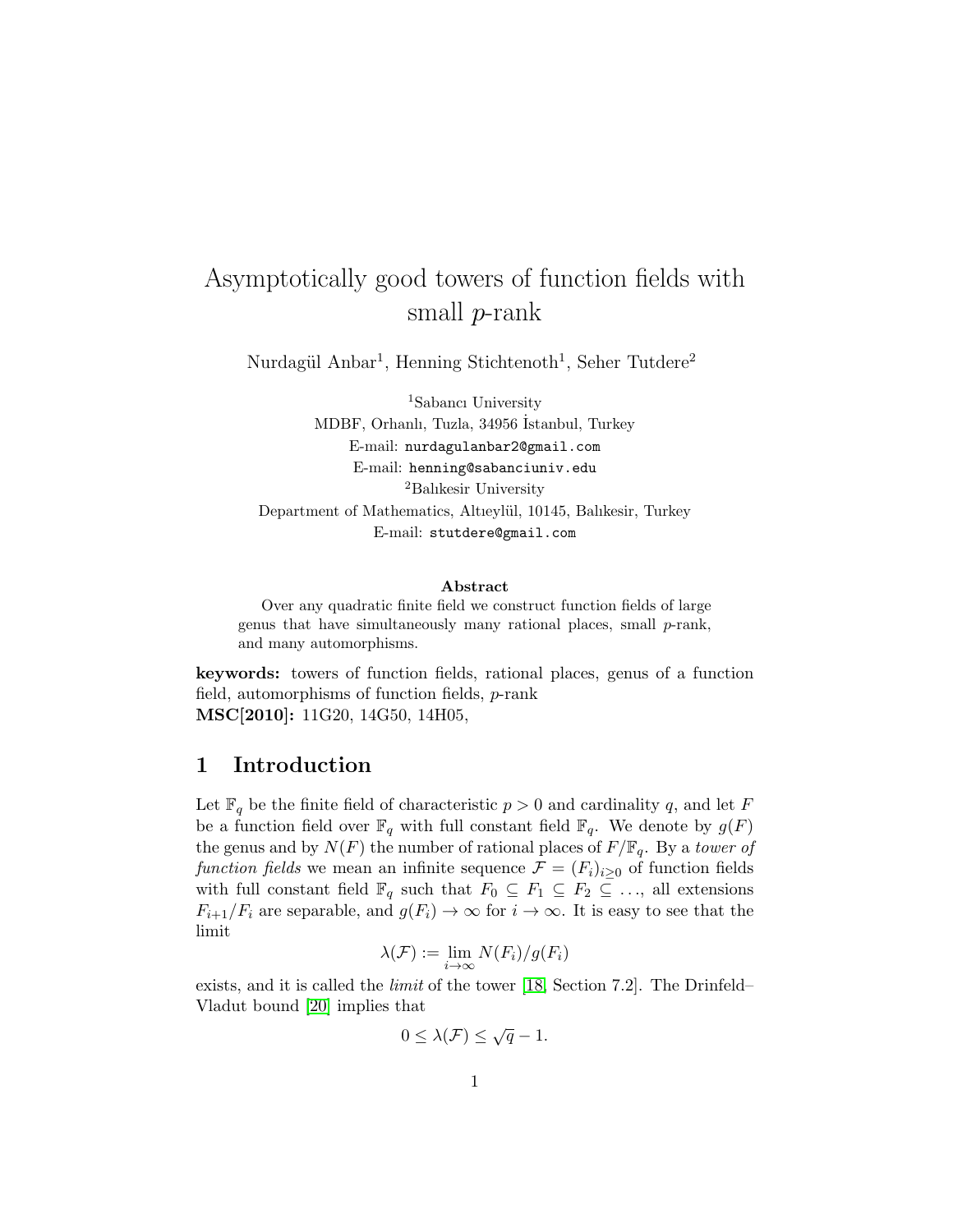A tower F is called *asymptotically good* if  $\lambda(F) > 0$ ; otherwise, it is called asymptotically bad. Moreover, if  $\lambda(\mathcal{F}) = \sqrt{q} - 1$ , then F is called asymptotically optimal. Asymptotically good towers exist and they have been studied extensively, see  $[2, 3, 6, 7, 8, 10, 11, 12, 18]$  $[2, 3, 6, 7, 8, 10, 11, 12, 18]$  $[2, 3, 6, 7, 8, 10, 11, 12, 18]$  $[2, 3, 6, 7, 8, 10, 11, 12, 18]$  $[2, 3, 6, 7, 8, 10, 11, 12, 18]$  $[2, 3, 6, 7, 8, 10, 11, 12, 18]$  $[2, 3, 6, 7, 8, 10, 11, 12, 18]$  $[2, 3, 6, 7, 8, 10, 11, 12, 18]$  $[2, 3, 6, 7, 8, 10, 11, 12, 18]$  and the references therein. We remark that it is a non-trivial task to construct asymptotically good towers. In fact, most known examples of explicitly constructed towers are asymptotically bad. The reason is that  $g(F_i)$  often increases too fast or  $N(F_i)$  does not grow fast enough.

An important invariant of a function field  $F/\mathbb{F}_q$  is its p-rank  $s(F)$  (which is sometimes called the  $Hasse-Witt invariant of F$ , see [\[13,](#page-13-6) Section 6.7]. It is defined as follows: Let  $F'$  be the constant field extension of  $F$  with the algebraic closure  $\overline{\mathbb{F}}_q$  of  $\mathbb{F}_q$ . The group of divisor classes of  $F'$  which are annihilated by  $p$  is a finite abelian group of exponent  $p$ , and  $s(F)$  is defined as the dimension as a  $\mathbb{F}_p$ -vector space of this group. By [\[13,](#page-13-6) Theorem 6.96], the inequality  $0 \leq s(F) \leq g(F)$  holds for every function field F over  $\mathbb{F}_q$ .

Another characterization of  $s(F)$  is as follows. Let  $L_F(t) = \sum_{i=0}^{2g(F)} a_i t^i$  $\mathbb{Z}[t]$  denote the L-polynomial of  $F/\mathbb{F}_q$ , see [\[18,](#page-14-0) Chapter 5.1]. The coefficients  $a_i$  are divisible by q for  $i = g(F) + 1, \ldots, 2g(F)$ . Let  $L(t) \in \mathbb{F}_p[t]$  be its reduction modulo p. Then  $s(F)$  is equal to the degree of  $\bar{L}(t)$ , see [\[19\]](#page-14-2). This degree is 'in general' close to the genus  $g(F)$ , and  $\deg(\bar{L}(t)) = g(F)$  if and only if the coefficient  $a_{g(F)}$  is not divisible by p. In this sense, 'most' function fields are *ordinary*; i.e.,  $s(F) = g(F)$ . We refer to [\[1\]](#page-12-2) for the proof of the fact that there are 'few' curves of fixed genus g over  $\mathbb{F}_q$  with p-rank less than  $g$ .

For a tower  $\mathcal{F} = (F_i)_{i \geq 0}$  of function fields over  $\mathbb{F}_q$ , the quantity

$$
\sigma(\mathcal{F}) := \liminf_{i \to \infty} s(F_i)/g(F_i)
$$

is called the *asymptotic p-rank* of  $\mathcal F$ . Clearly we have the inequality

$$
0 \le \sigma(\mathcal{F}) \le 1.
$$

The asymptotic p-rank was introduced by Cramer et al. [\[9\]](#page-13-7) to analyse the behaviour of various constructions related to multi-party computations and fast multiplication algorithms. According to their construction, it is desirable to have asymptotically good towers F with  $\sigma(\mathcal{F})$  as small as possible. The aim of our paper is to construct such towers. By considering the above remarks, one may expect that for a 'general' tower of function fields, the asymptotic p-rank should be equal or close to 1.

We first recall some known results from the literature. The tower over a quadratic field  $\mathbb{F}_q$  (i.e., q is a square) given by Garcia and Stichtenoth in [\[12\]](#page-13-5)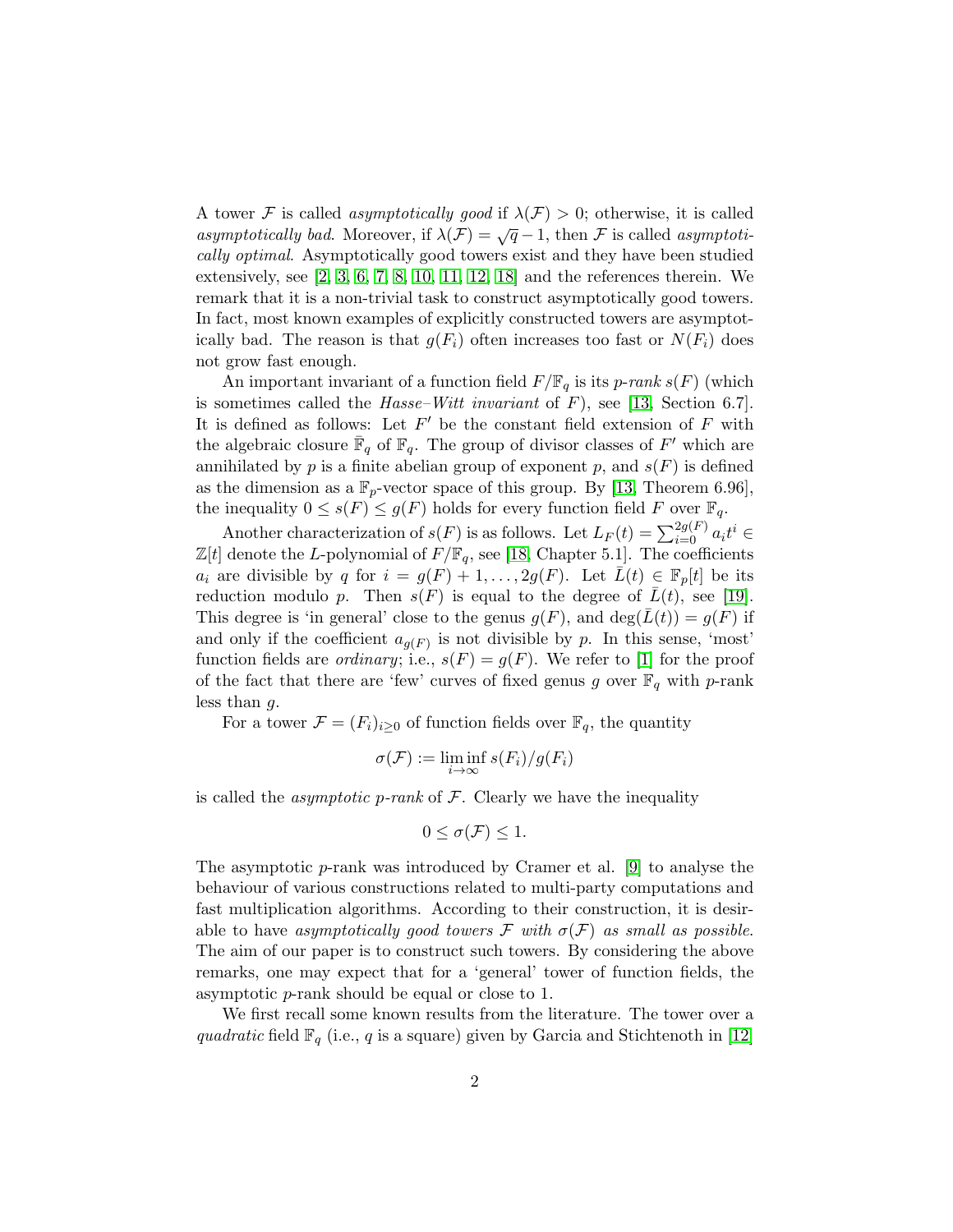is asymptotically optimal and its asymptotic *p*-rank is  $1/(\sqrt{q}+1)$ , see [\[5,](#page-13-8) [9\]](#page-13-7). This is the smallest value of an asymptotic  $p$ -rank that has been hitherto observed among asymptotically good towers over  $\mathbb{F}_q$ . The asymptotic p-rank of some asymptotically good towers over a *cubic* field  $\mathbb{F}_q$  (i.e.,  $q = p^{3a}$ ) has been determined in [\[2,](#page-12-0) [5\]](#page-13-8), their *p*-rank values are close to  $1/4$ .

In Section 4 we will construct asymptotically good towers over quadratic fields whose asymptotic  $p$ -rank is significantly smaller than the asymptotic p-rank of the above-mentioned towers. More specifically, we will show in Theorem [4.3](#page-10-0) that:

For any  $\epsilon > 0$ , there exists an asymptotically good tower F over  $\mathbb{F}_q$  such that its asymptotic p-rank is  $\sigma(\mathcal{F}) < \epsilon$ .

We will also consider towers of function fields that have many automorphisms. Recall that an *automorphism* of a function field  $F/\mathbb{F}_q$  is a field automorphism of F that fixes every element of  $\mathbb{F}_q$ . It is known that the automorphism group Aut(F) of  $F/\mathbb{F}_q$  is always finite, see [\[13,](#page-13-6) Theorem 11.56]. By [\[15\]](#page-13-9), function fields of fixed genus  $g \geq 3$  having non-trivial automorphism groups are rare; i.e., in general  $|\text{Aut}(F)| = 1$  for function fields of fixed genus  $g \geq 3$ . For large classes of function fields (for instance if  $Aut(F)$  is abelian or if the order of  $Aut(F)$  is prime to p), there is a *linear* upper bound

$$
|\text{Aut}(F)| \le A \cdot g(F)
$$

with an absolute constant  $A > 0$ , see [\[14,](#page-13-10) [16\]](#page-13-11). A similar situation can be observed among the known examples of explicitly constructed towers. We will show in Section 4 (see Theorem [4.9\)](#page-11-0) that over quadratic fields  $\mathbb{F}_q$  the following holds:

For any  $\epsilon > 0$ , there exist a constant  $B > 0$ , depending on q, and an asymptotically good tower  $\mathcal{F} = (F_i)_{i>0}$  over  $\mathbb{F}_q$  such that

$$
\sigma(\mathcal{F}) < \epsilon \quad and \quad |\text{Aut}(F_i)| \ge B \cdot g(F_i) \quad \text{for all } i \ge 0.
$$

In other words, there exist function fields over  $\mathbb{F}_q$  of *large genus* which have simultaneously many rational points, many automorphisms and small prank.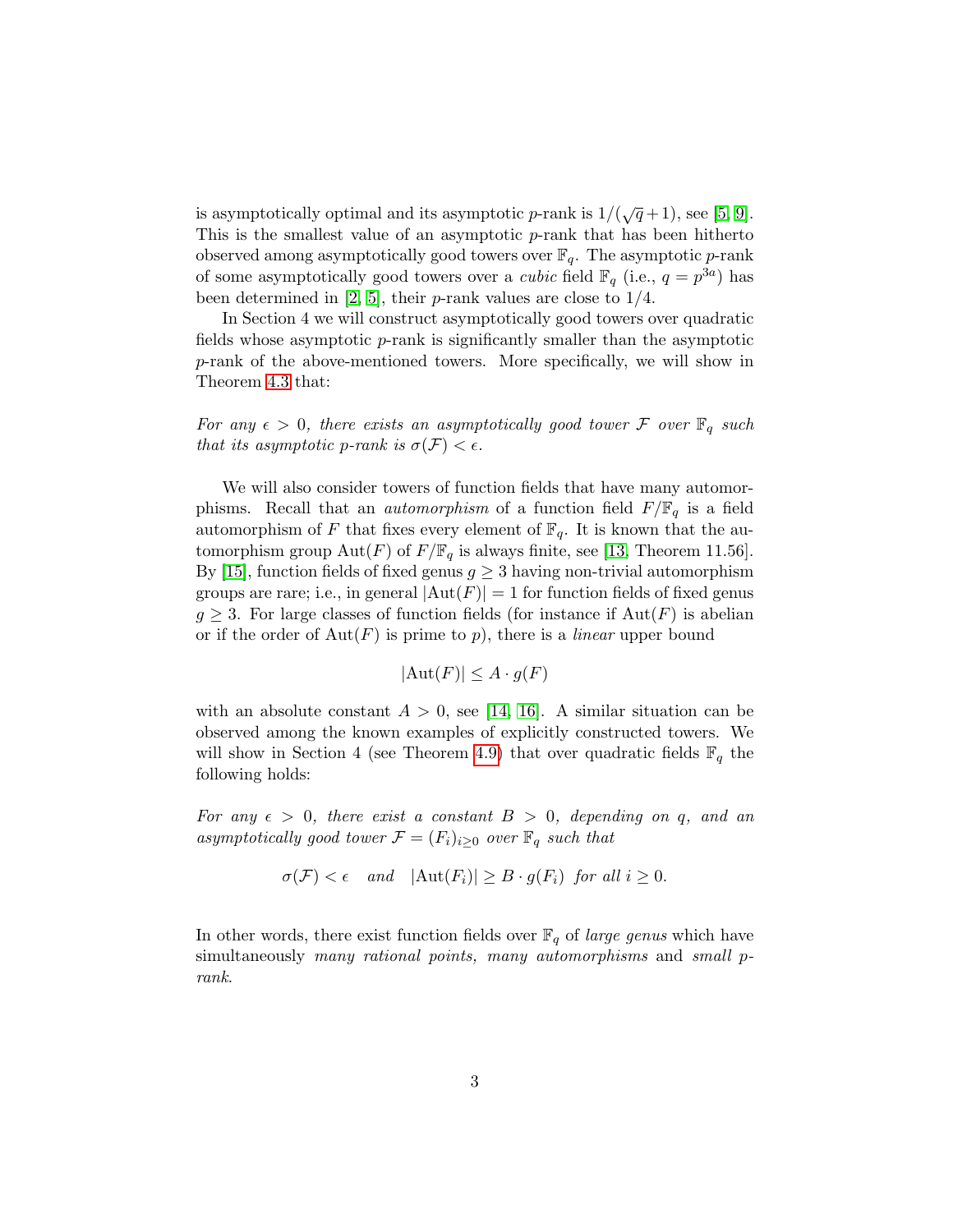### 2 Preliminaries

Let  $E \supseteq F$  be a finite separable extension of function fields. Denote by  $\mathbb{P}(F)$  the set of places of F. For a place  $Q \in \mathbb{P}(E)$  lying above  $P \in \mathbb{P}(F)$ , we write  $Q|P$  and denote by  $e(Q|P)$  the ramification index and by  $d(Q|P)$ the different exponent of  $Q|P$ . The genera of F and E are then related as follows, see [\[18,](#page-14-0) Theorem 3.4.13].

<span id="page-3-2"></span>**Lemma 2.1.** [Hurwitz genus formula] Let  $E/F$  be a finite separable extension of function fields over the same constant field  $\mathbb{F}_q$ . Then

$$
2g(E) - 2 = [E : F] \cdot (2g(F) - 2) + \sum_{P \in \mathbb{P}(F)} \sum_{Q \in \mathbb{P}(E), Q \mid P} d(Q|P) \cdot \deg Q.
$$

For the p-ranks of  $F$  and  $E$ , such a formula does not hold in general. However, in the important special case where  $E/F$  is a Galois extension of degree  $p$ , one has the following formula, see [\[17,](#page-14-3) Theorem 2].

<span id="page-3-0"></span>**Lemma 2.2.** [Deuring–Shafarevich formula] Let  $E/F$  be a Galois extension of degree p of function fields over the same constant field  $\mathbb{F}_q$ . Then the pranks of F and E satisfy

$$
s(E) - 1 = p \cdot (s(F) - 1) + \sum_{P \in \mathbb{P}(F)} \sum_{Q \in \mathbb{P}(E), Q|P} (e(Q|P) - 1)) \cdot \deg Q.
$$

We will need the following generalization of Lemma [2.2:](#page-3-0)

<span id="page-3-1"></span>**Lemma 2.3.** Let  $E/F$  be an extension of function fields of degree  $[E:F]$  =  $p^m$  over the same constant field  $\mathbb{F}_q$ . Assume that there exist intermediate fields  $F = F_0 \subseteq F_1 \subseteq \cdots F_{n-1} \subseteq F_n = E$  such that all extensions  $F_{i+1}/F_i$ are Galois. Then the p-ranks of F and E satisfy

$$
s(E) - 1 = [E : F] \cdot (s(F) - 1) + \sum_{P \in \mathbb{P}(F)} \sum_{Q \in \mathbb{P}(E), Q \mid P} (e(Q|P) - 1)) \cdot \deg Q.
$$

*Proof.* We can refine the sequence  $F = F_0 \subseteq F_1 \subseteq \cdots F_{n-1} \subseteq F_n = E$  such that all extensions  $F_{i+1}/F_i$  are Galois of degree p. Then the claim follows from Lemma [2.2](#page-3-0) by induction.  $\Box$ 

Let  $b \geq 1$  be an integer. A separable extension  $E/F$  of function fields is called b-bounded if for every place  $P \in \mathbb{P}(F)$  and every  $Q \in \mathbb{P}(E)$  lying above P, the different exponent  $d(Q|P)$  satisfies the equation

$$
d(Q|P) = b \cdot (e(Q|P) - 1).
$$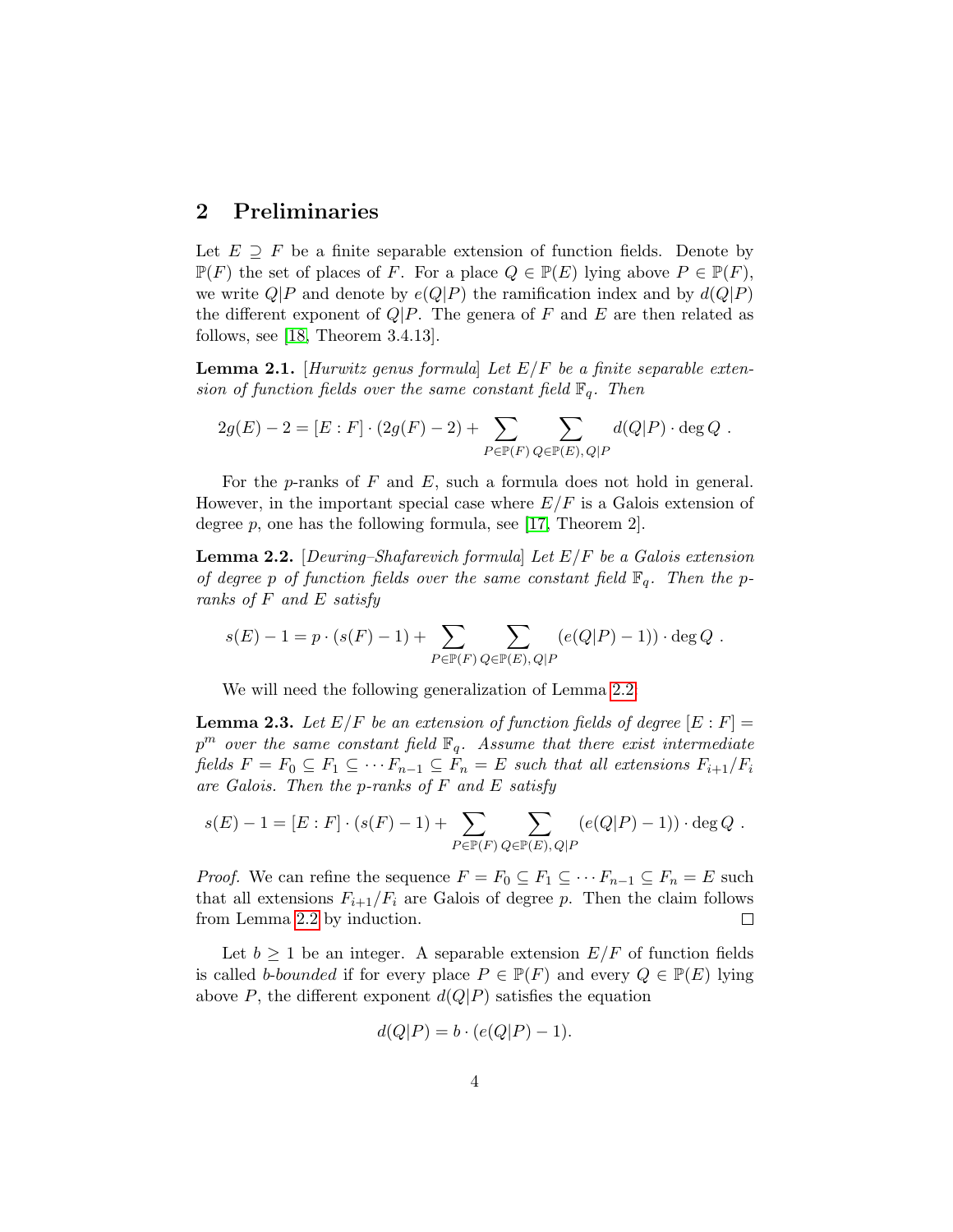Remark 2.4. We remark that our definition of b-boundedness differs slightly from [\[3,](#page-12-1) [8\]](#page-13-2), where the authors replace the condition " $d(Q|P) = b \cdot (e(Q|P) -$ 1)" by " $d(Q|P) \leq b \cdot (e(Q|P) - 1)$ ".

A tower  $\mathcal{F} = (F_i)_{i>0}$  is called b-bounded if all extensions  $F_{i+1}/F_i$  are bbounded, see [\[2,](#page-12-0) Section 3.3]. The property of being b-bounded is transitive as follows from the transitivity of ramification index and different exponent, see [\[18,](#page-14-0) Corollary 3.4.12]:

**Lemma 2.5.** Let  $F \subseteq E \subseteq H$  be separable extensions of function fields. If  $H/E$  and  $E/F$  are b-bounded, then  $H/F$  is also b-bounded.

As most towers of function fields that we consider in this paper are ptowers, we give the definition of a *p-tower*.

**Definition 2.6.** A tower  $\mathcal{F} = (F_i)_{i \geq 0}$  is called a *p-tower* over  $\mathbb{F}_q$  if all extensions  $F_{i+1}/F_i$  are Galois and their degrees  $[F_{i+1}:F_i]$  are powers of p.

We will need two more notions associated to a tower  $\mathcal{F} = (F_i)_{i \geq 0}$ . The sets of places

Split  $(\mathcal{F}) = \{P \in \mathbb{P}(F_0) \mid \text{deg} P = 1 \text{ and } P \text{ splits completely in } F_i/F_0 \text{ for all } i \geq 1\},\$ and

Ram  $(F) = \{ P \in \mathbb{P}(F_0) \mid P \text{ is ramified in } F_i/F_0 \text{ for some } i \geq 1 \}$ 

are called the *splitting locus* and the *ramification locus* of  $\mathcal{F}$ , respectively. Note that the inequality  $N(F_i) \geq [F_i : F_0] \cdot |\text{Split}(\mathcal{F})|$  holds for all  $i \geq 0$ .

# 3 Composing a tower  $\mathcal{B} = (B_i)_{i\geq 0}$  with an extension  $E/B_0$

Starting from a given tower  $\mathcal{B} = (B_i)_{i>0}$  (called the *basic tower*), we will construct new towers by composing B with an extension  $E/B_0$ . In the next section we will specify the basic tower  $\beta$  and the field  $E$  to prove our main results. We assume that  $\beta$  and  $E$  satisfy the following conditions:

- $(B1)$  B is an asymptotically good p-tower over  $\mathbb{F}_q$ .
- $(E1)$  The extension  $E/B<sub>0</sub>$  is finite of degree m relatively prime to p, and  $\mathbb{F}_q$  is the full constant field of E.

<span id="page-4-0"></span>We set  $E_i := E \cdot B_i$  for  $i \geq 0$ . It follows from  $(B1)$  and  $(E1)$  that  $\mathcal{E} =$  $E \cdot \mathcal{B} := (E_i)_{i>0}$  is also a *p*-tower over  $\mathbb{F}_q$ .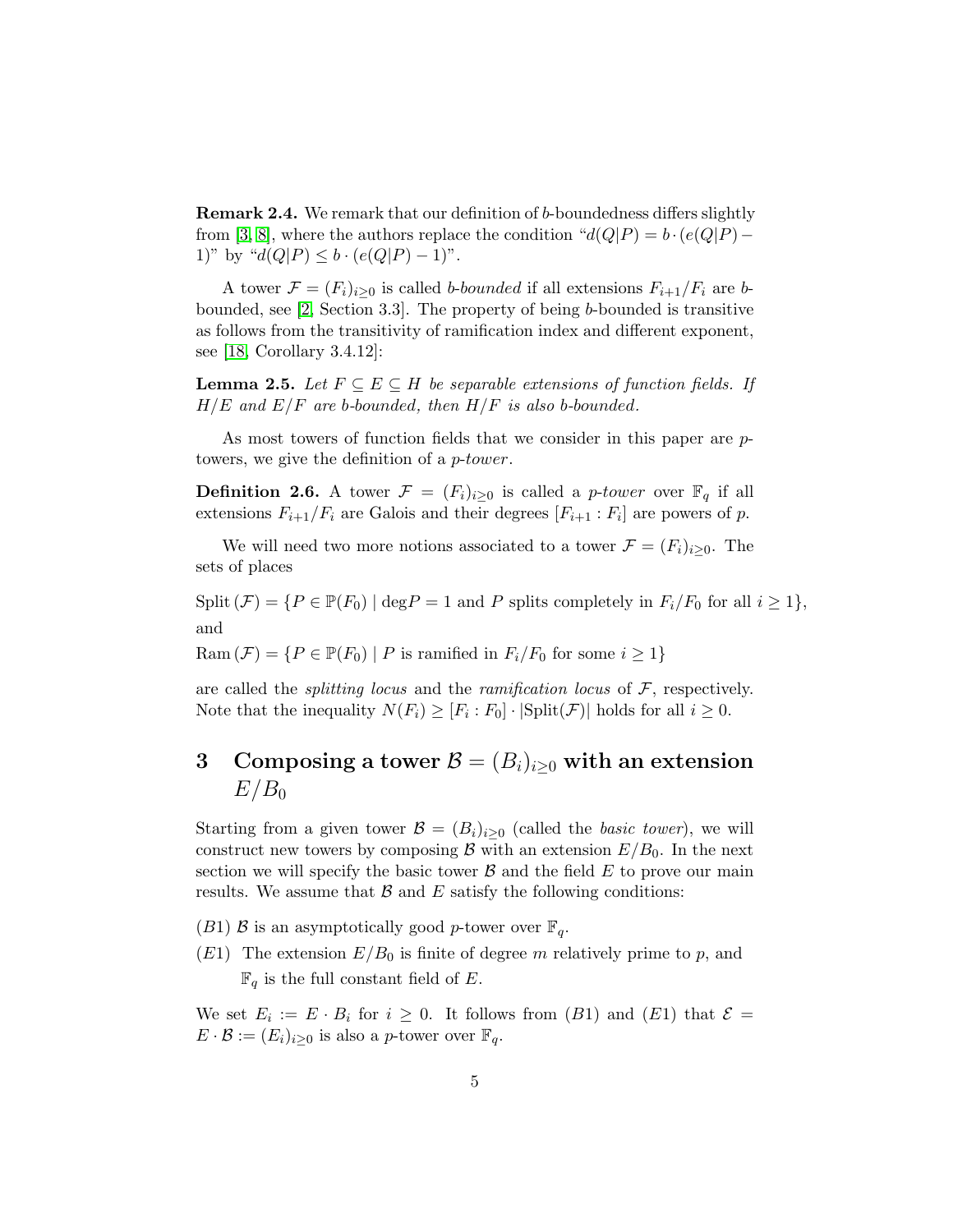**Proposition 3.1.** Under the assumptions  $(B1)$  and  $(E1)$ , the limits

$$
L_1(\mathcal{E}) = \lim_{i \to \infty} \frac{g(E_i)}{[E_i : E_0]}, \ \ L_2(\mathcal{E}) = \lim_{i \to \infty} \frac{s(E_i)}{[E_i : E_0]} \ \ and \ \ L_3(\mathcal{E}) = \lim_{i \to \infty} \frac{N(E_i)}{[E_i : E_0]}
$$

exist, and we have that

$$
L_1(\mathcal{E}) > 0
$$
,  $L_2(\mathcal{E}) \ge 0$  and  $L_3(\mathcal{E}) \ge 0$ .

*Proof.* By [\[19,](#page-14-2) Lemma 7.2.3], the sequence  $((g(E_i) - 1)/[E_i : E_0])_{i \geq 0}$  is monotonically non-decreasing. To prove that  $L_1(\mathcal{E})$  exists, it suffices to show that this sequence is bounded from above. By Castelnuovo's Inequality [\[19,](#page-14-2) Theorem 3.11.3], we have

$$
g(E_i) \le g(E_0)[E_i : E_0] + mg(B_i) + ([E_i : E_0] - 1)(m - 1).
$$

Then the fact that  $[E_i : E_0] = [B_i : B_0]$  implies the following inequalities.

$$
\frac{g(E_i)}{[E_i : E_0]} \le g(E_0) + m \frac{g(B_i)}{[B_i : B_0]} + \frac{[E_i : E_0] - 1}{[E_i : E_0]}(m - 1)
$$
  

$$
\le g(E_0) + m - 1 + m \frac{g(B_i)}{[B_i : B_0]}
$$
(3.1)

Since  $\mathcal B$  is an asymptotically good tower,  $g(B_i)/[B_i:B_0]$  is bounded above, see [\[19,](#page-14-2) Proposition 7.2.6]. Then we get the existence of  $L_1(\mathcal{E})$  by Equation [\(3.1\)](#page-5-0). Note that  $g(E_i) > 0$  for all sufficiently large  $i \geq 0$ , i.e.,  $L_1(\mathcal{E}) > 0$ .

By Lemma [2.3,](#page-3-1) we obtain that  $(s(E_i) - 1)/[E_i : E_0] \le (s(E_{i+1}) 1)/[E_{i+1} : E_0]$  for all  $i \geq 0$ ; i.e., the sequence  $((s(E_i) - 1)/[E_i : E_0])_{i \geq 0}$ is monotonically non-decreasing. Also, by the fact  $s(E_i) \leq g(E_i)$  we have

<span id="page-5-0"></span>
$$
\frac{s(E_i) - 1}{[E_i : E_0]} \le \frac{g(E_i)}{[E_i : E_0]},
$$

hence the sequence is bounded above. Hence, it is convergent. Moreover,  $N(E_i)$  $L_3(\mathcal{E}) = \lim_{i \to \infty}$  $\frac{N(E_i)}{[E_i:E_0]}$  exists by [\[19,](#page-14-2) Lemma 7.2.3] and  $L_3(\mathcal{E}) \geq 0$ .  $\Box$ 

An immediate consequence of Proposition [3.1](#page-4-0) is the following theorem:

<span id="page-5-1"></span>**Theorem 3.2.** Let  $\mathcal{E} = E \cdot \mathcal{B}$ , where  $\mathcal{B}$  and  $E$  satisfy the properties (B1) and  $(E1)$ . Then the limit and the asymptotic p-rank of  $\mathcal E$  are given by

$$
\lambda(\mathcal{E}) = L_3(\mathcal{E})/L_1(\mathcal{E})
$$
 and  $\sigma(\mathcal{E}) = L_2(\mathcal{E})/L_1(\mathcal{E}).$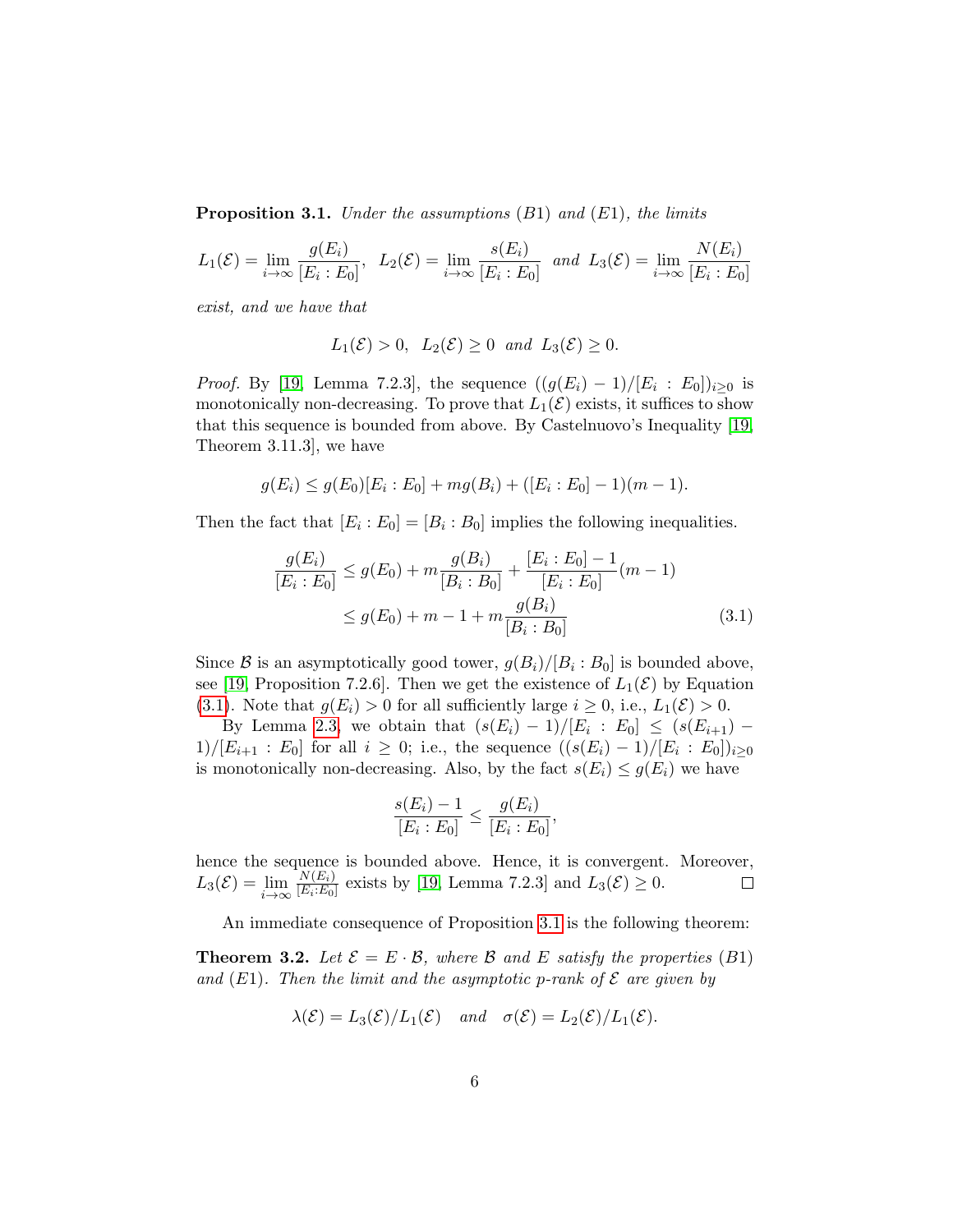We obtain more precise results on the asymptotic values  $L_i(\mathcal{E})$  of the tower  $\mathcal E$  under additional conditions. These assumptions are as follows:

(B2) B is b-bounded for some  $b \geq 1$ .

 $(B3)$  The ramification locus  $Ram(\mathcal{B})$  is finite and non-empty.

 $(E2)$  Every place  $P \in \text{Ram}(\mathcal{B})$  is totally ramified in the extension  $E/B_0$ .

We remark that the existence of a totally ramified place in the extension  $E/B_0$  implies that  $\mathbb{F}_q$  is the full constant field of E.

<span id="page-6-0"></span>Proposition 3.3. With the above notation and assuming that  $(B1)$ ,  $(B2)$ ,  $(B3)$  and  $(E1)$ ,  $(E2)$  hold, the following hold:

(i) Let  $P \in \text{Ram}(\mathcal{B})$  and  $R \in \mathbb{P}(B_i)$  with  $R|P$ . Then R is totally ramified in  $E_i/B_i$ ; i.e., R has exactly one extension Q in  $E_i$ , and  $\deg R = \deg Q$ . In particular, if  $\text{Ram}(\mathcal{B}) = \{P_1, \ldots, P_r\}$  then  $\text{Ram}(\mathcal{E}) = \{Q_1, \ldots, Q_r\},$ where  $Q_j$  is the unique extension of  $P_j$  in  $E_0$ .

(ii) The tower  $\mathcal E$  is c-bounded, with  $c = mb - m + 1$ .

*Proof.* The proof of item (i) is straightforward, hence we prove only item (ii). Let  $Q \in \mathbb{P}(E_{i+1})$  with  $i \geq 0$  that is ramified over  $E_i$ . We set  $P := Q \cap \overline{E_i}$ ,  $Q_0 := Q \cap B_{i+1}$  and  $P_0 := Q \cap B_i$ . Then  $Q_0 | P_0$  is ramified, hence  $P | P_0$  and  $Q|Q_0$  are ramified with  $e(P|P_0) = e(Q|Q_0) = m$  by (i). By considering the extensions  $B_i \subseteq E_i \subseteq E_{i+1}$  and  $B_i \subseteq B_{i+1} \subseteq E_{i+1}$ , we apply the transitivity of the different exponents. Then the b-boundedness of the tower  $\beta$  yields

$$
d(Q|P_0) = d(Q|P) + (m-1)e(Q|P) = (m-1) + mb(e(Q_0|P_0) - 1).
$$

Observing that  $e(Q|P) = e(Q_0|P_0)$ , we obtain  $d(Q|P) = (mb-m+1)(e(Q|P) -$ 1), as desired.  $\Box$ 

<span id="page-6-1"></span>**Proposition 3.4.** With the above notation and assuming that  $(B1)$ ,  $(B2)$ , (B3) and (E1), (E2) hold, we have for all  $i \geq 0$ :

$$
g(E_i)-1=[B_i:B_0](g(E_0)-1)+\frac{mb-m+1}{b}\cdot ((g(B_i)-1)-[B_i:B_0](g(B_0)-1)),
$$

and

$$
s(E_i)-1=[B_i:B_0](s(E_0)-1)+\left((s(B_i)-1)-[B_i:B_0](s(B_0)-1)\right).
$$

Proof. We set

$$
\Delta_i := \sum_{P \in \mathbb{P}(B_0)} \sum_{Q \in \mathbb{P}(B_i), Q \mid P} (e(Q|P) - 1)) \cdot \deg Q.
$$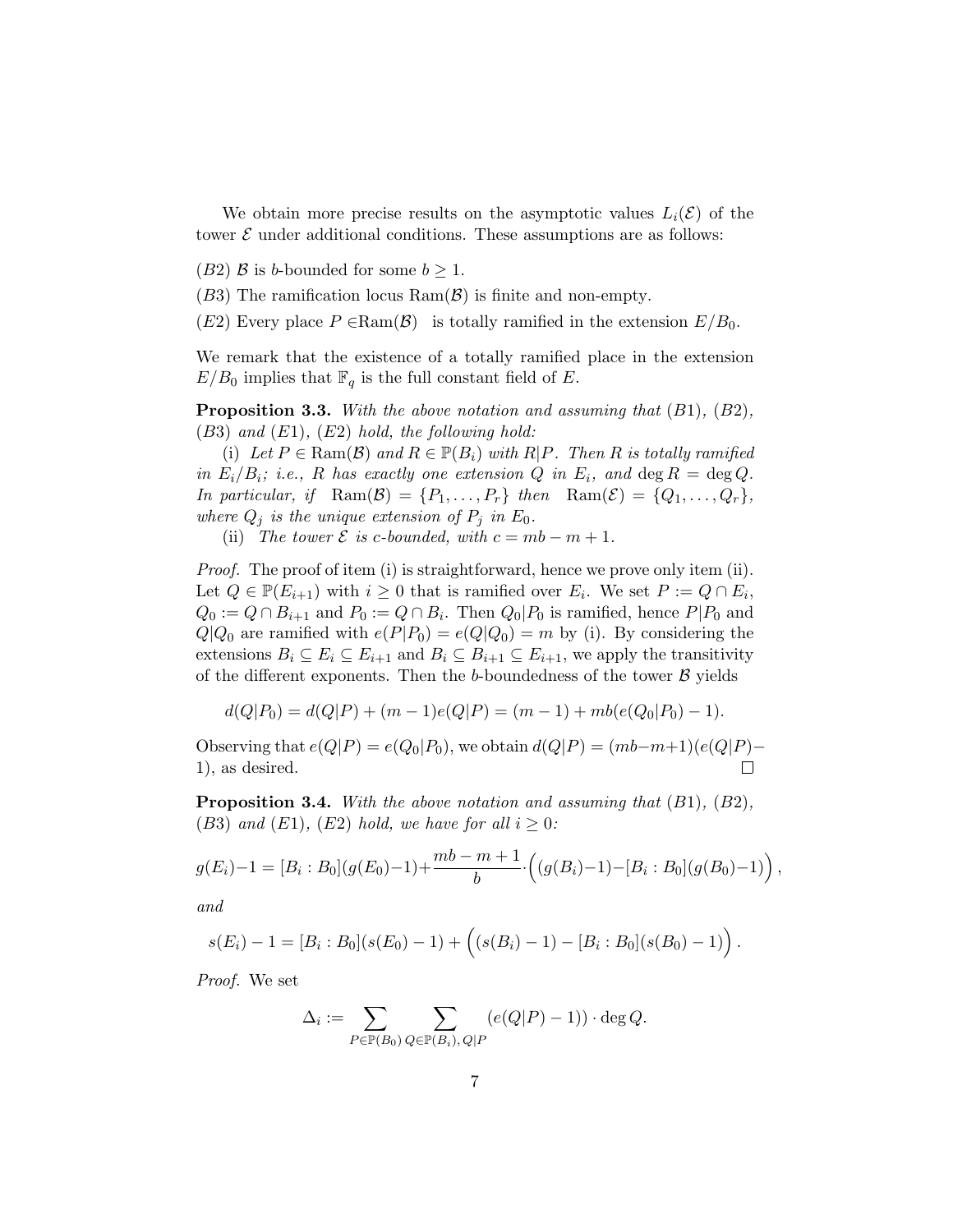Since  $B_i/B_0$  is b-bounded, the degree of the different divisor of  $B_i/B_0$  is equal to  $b\Delta_i$ . Then by the Hurwitz genus formula,

<span id="page-7-0"></span>
$$
g(B_i) - 1 = [B_i : B_0](g(B_0) - 1) + \frac{b}{2} \cdot \Delta_i.
$$
 (3.2)

By Proposition [3.3.](#page-6-0)(i), we conclude that  $R \in \mathbb{P}(E_i)$  is ramified in  $E_i/E_0$  if and only if  $R \cap B_i = Q$  is ramified in  $B_i/B_0$ . Moreover, the ramification indices are the same and deg $R = \text{deg}Q$ . Therefore, by Proposition [3.3.](#page-6-0)(ii), the degree of the different divisor of  $E_i/E_0$  is equal to  $(mb-m+1)\Delta_i$ . Then by the Hurwitz genus formula and the fact  $[E_i : E_0] = [B_i : B_0]$ , we have

<span id="page-7-1"></span>
$$
g(E_i) - 1 = [B_i : B_0](g(E_0) - 1) + \frac{mb - m + 1}{2} \cdot \Delta_i.
$$
 (3.3)

Substituting  $\Delta_i$  from Equation [\(3.2\)](#page-7-0) into Equation [\(3.3\)](#page-7-1), we get the first claim. The second claim of the proposition follows by the same argument, using Lemma [2.3.](#page-3-1)  $\Box$ 

#### 4 Main results

In this section we assume that  $q = \ell^2$  is a square, and we specify the basic tower B and the extension  $E \supseteq B_0$ . We take  $B := \mathcal{G} = (G_i)_{i>0}$  as the optimal tower introduced by Garcia and Stichtenoth in [\[11\]](#page-13-4).

#### 4.1 Some properties of the tower by Garcia and Stichtenoth

The tower introduced by Garcia and Stichtenoth in [\[11\]](#page-13-4) is defined as follows:  $G_1 := \mathbb{F}_q(x_1)$  is a rational function field,  $G_0 := \mathbb{F}_q(x_0)$  with  $x_0 = x_1^{\ell} + x_1$ , and for  $i \geq 1$ ,

$$
G_{i+1} = G_i(x_{i+1}) \text{ with } x_{i+1}^{\ell} + x_{i+1} = \frac{x_i^{\ell}}{x_i^{\ell-1} + 1}.
$$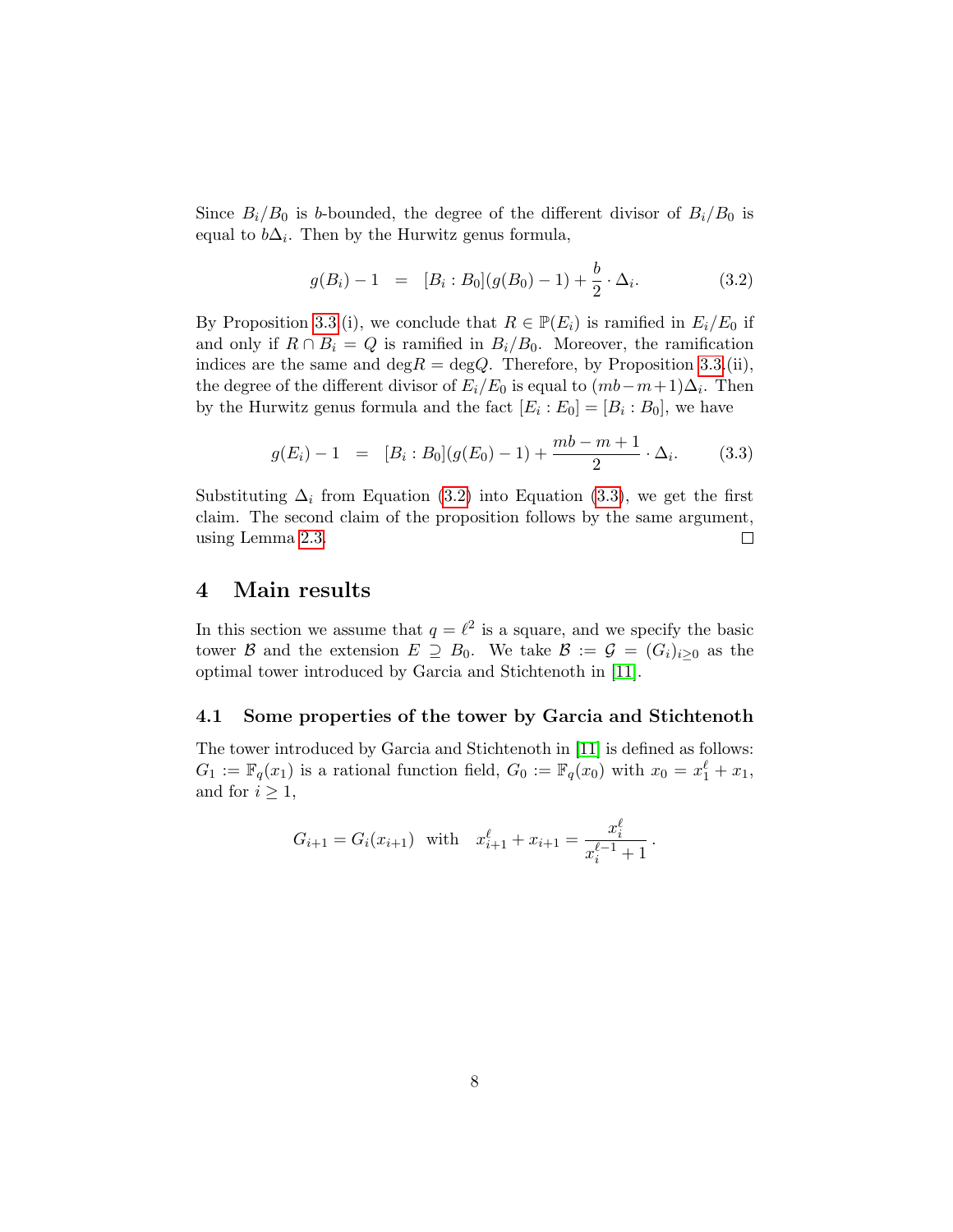Its properties that we need here, are:

- $(GS1) G_0 = \mathbb{F}_q(x_0)$  is a rational function field.
- (GS2) All extensions  $G_{i+1}/G_i$  are Galois p-extensions; i.e.,  $\mathcal G$  is a p-tower.
- (GS3) The ramification locus of G consists of the zero and the pole of  $x_0$  in  $G_0$ , hence  $|\text{Ram}(\mathcal{G})| = 2$  by [10, Lemma 3.3.(ii)].
- $(GS4)$  G is 2-bounded by [10, Lemma 3.3.(ii) and 3.5.(iii)].
- (GS5) The splitting locus of G consists of the zeros of  $x_0 a$ ,  $a \in \mathbb{F}_\ell^\times$  $\chi^{\times}$ , hence  $|\text{Split}(\mathcal{G})| = \ell - 1$  by [10, Lemma 3.9].
- (GS6) The tower G is optimal by [10, Theorem 3.1]; i.e., its limit is  $\lambda(\mathcal{G}) = \ell 1$ .
- $(GS7)$   $\lim_{i \to \infty} g(G_i)/[G_i:G_0] = 1$  by [10, Remark 3.8], and hence by  $(GS5)$  and  $(GS6)$  $\lim_{i\to\infty} N(G_i)/[G_i:G_0] = |\text{Split}(\mathcal{G})| = \ell - 1.$

(GS8) For a rational place 
$$
P \in \mathbb{P}(G_0) \setminus \text{Split}(\mathcal{G})
$$
, by (GS7) one has  
\n
$$
\lim_{i \to \infty} \frac{|\{Q \in \mathbb{P}(G_i) \, ; \, Q \text{ is rational and } Q|P\}|}{[G_i : G_0]} = 0.
$$

We will need one more property of the tower  $\mathcal{G}$ :

(GS9) 
$$
\lim_{i \to \infty} s(G_i)/[G_i : G_0] = 1.
$$

*Proof of (GS9).* We use the quantity  $\Delta_i$  as in the proof of Proposition [3.4.](#page-6-1) By Lemma [2.1,](#page-3-2)  $(GS4)$  and  $(GST)$ ,

$$
\lim_{i \to \infty} \Delta_i/[G_i : G_0] = \lim_{i \to \infty} g(G_i)/[G_i : G_0] + 1 = 2.
$$

Then we obtain from (GS2) and Lemma [2.3:](#page-3-1)

$$
\lim_{i \to \infty} s(G_i)/[G_i:G_0] = -1 + 2 = 1.
$$

 $\Box$ 

An immediate consequence of  $(GS7)$  and  $(GS9)$  is that G is an ordinary tower; i.e., its asymptotic p-rank is  $\sigma(\mathcal{G}) = 1$ . This fact has already been observed in [\[5\]](#page-13-8). Note that the tower  $G$  satisfies (B1) by (GS2) and (GS6),  $(B2)$  by  $(GS4)$  and  $(B3)$  by  $(GS3)$ .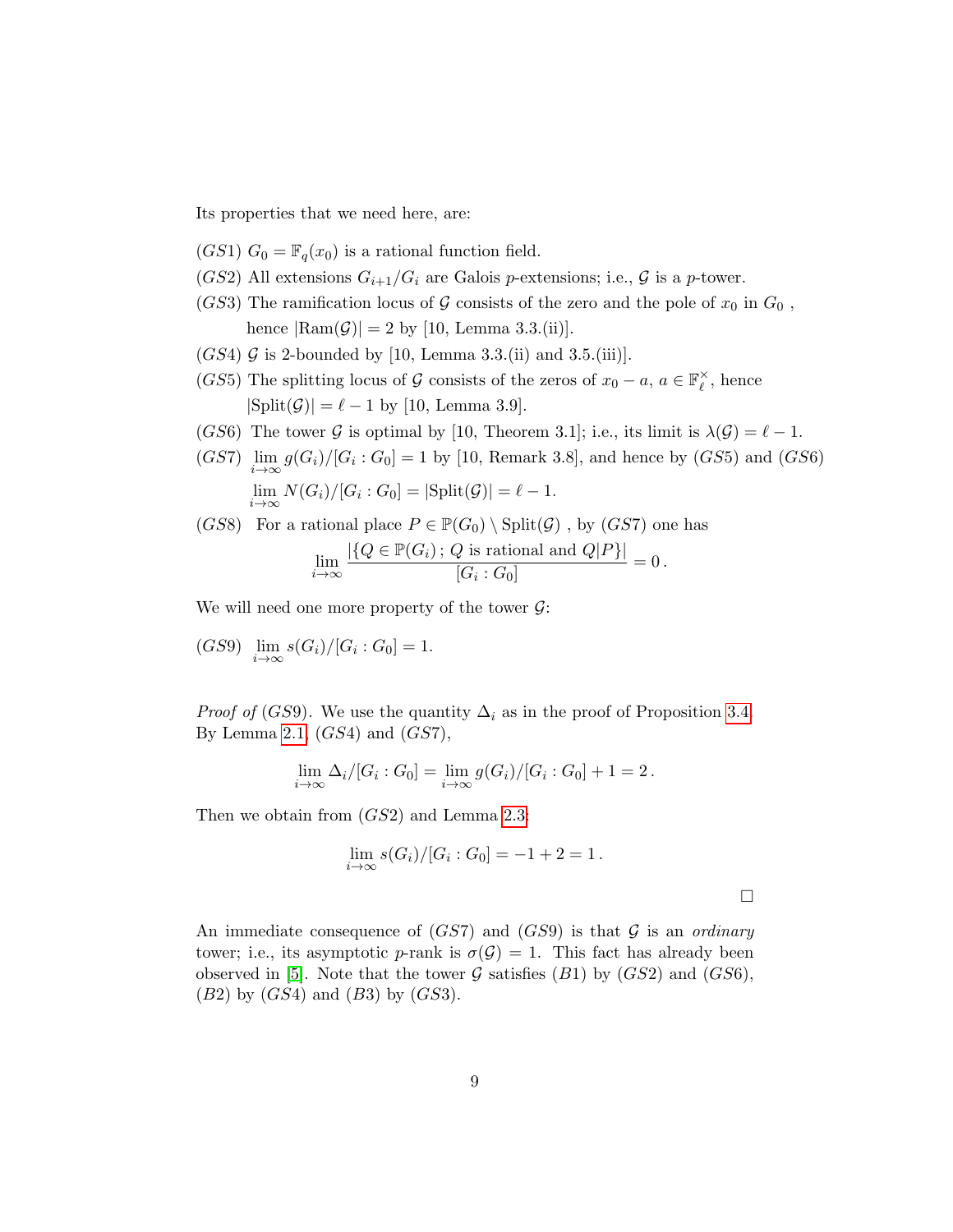#### 4.2 Compositum over the tower by Garcia and Stichtenoth and its Galois closure

Let  $m \geq 1$  be an integer relatively prime to q. We consider the extension field  $E \supseteq G_0$  defined as follows:

$$
E := G_0(y) = \mathbb{F}_q(x_0, y)
$$
 with  $y^m = x_0$ .

Note that  $E/G_0$  is an extension of degree m, and the zero and the pole of  $x_0$  are the only ramified places of  $G_0$  in E, which are totally ramified. In particular, E satisfies the properties  $(E1)$  and  $(E2)$  by  $(GS3)$ . Observe also that  $E = \mathbb{F}_q(y)$  is a rational function field.

<span id="page-9-0"></span>**Proposition 4.1.** Let  $\mathcal{E} = E \cdot \mathcal{G} = (E_i)_{i>0}$  be the composite of the function field  $E$  (as defined above) with the tower  $\mathcal{G}$ . Then:

- (i)  $L_1(\mathcal{E}) = \lim_{i \to \infty} g(E_i) / [G_i : G_0] = m,$
- (ii)  $L_2(\mathcal{E}) = \lim_{i \to \infty} s(E_i) / [G_i : G_0] = 1.$

*Proof.* To prove item (i), we observe first that the function field  $E =$  $\mathbb{F}_q(x_0, y) = \mathbb{F}_q(y)$  has genus  $g(E) = 0$ . Now Proposition [3.4](#page-6-1) and  $(GS4)$ ,  $(GS7)$ yield

$$
\lim_{i \to \infty} \frac{g(E_i)}{[G_i : G_0]} = g(E) - 1 + \frac{m+1}{2} \cdot \left( \lim_{i \to \infty} \frac{g(G_i)}{[G_i : G_0]} - (g(G_0) - 1) \right)
$$

$$
= -1 + \frac{m+1}{2} (1+1) = m.
$$

(iii) We apply Proposition [3.4](#page-6-1) and (GS9) and get

$$
\lim_{i \to \infty} \frac{s(E_i)}{[G_i: G_0]} = s(E) - 1 + \lim_{i \to \infty} \frac{s(G_i)}{[G_i: G_0]} - (s(G_0) - 1) = -1 + 1 + 1 = 1.
$$

<span id="page-9-1"></span>**Proposition 4.2.** For the tower  $\mathcal E$  as in Proposition [4.1,](#page-9-0) we have

$$
L_3(\mathcal{E}) = \lim_{i \to \infty} N(E_i) / [G_i : G_0] = (\ell - 1) \cdot \gcd(\ell + 1, m).
$$

*Proof.* In a rational function field  $\mathbb{F}_q(z)$ , we denote by  $(z = a)$  the rational place which is the zero of the element  $z - a$ , for  $a \in \mathbb{F}_q$ . Let  $P \in \mathbb{P}(E_0)$  be a rational place of  $E_0 = \mathbb{F}_q(y)$  which lies over a place  $(x_0 = a) \in Split(\mathcal{G})$ . Then  $P = (y = b)$  with  $b \in \mathbb{F}_q$  and  $b^m = a \in \mathbb{F}_p^{\times}$  $_{\ell}^{\times}$ , by (*GS*5). On the other hand, if  $P \in \mathbb{P}(E_0)$  lies above a rational place  $P_0 \in \mathbb{P}(G_0) \setminus \text{Split}(\mathcal{G})$ , then

$$
\lim_{i \to \infty} \frac{|\{Q \in \mathbb{P}(E_i) \, ; \, Q \text{ is rational and } Q|P\}|}{[G_i : G_0]} = 0 \,,
$$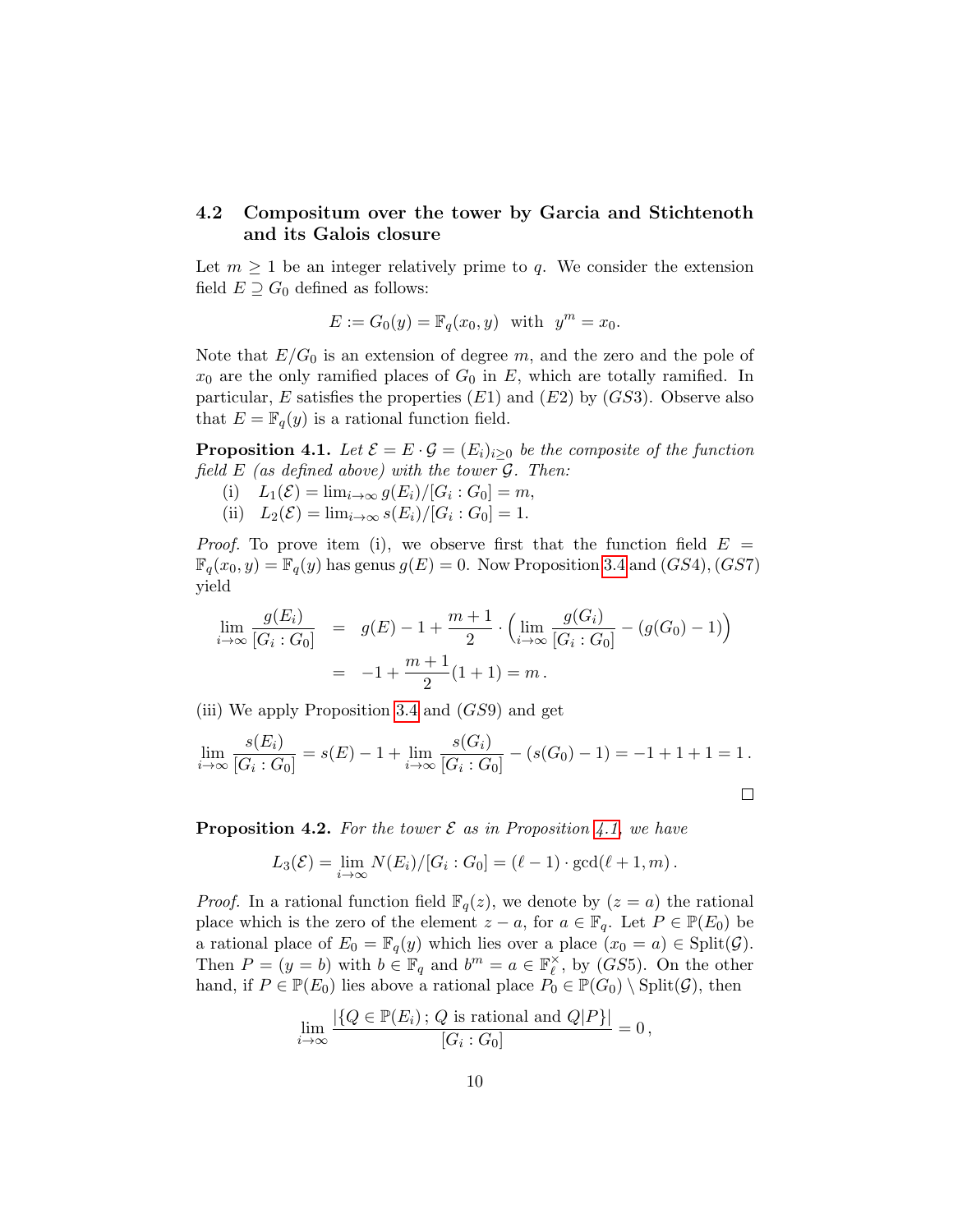as follows from (*GS*8). Therefore  $\lim_{i\to\infty} N(E_i)/[G_i:G_0]$  is equal to the cardinality of the set

$$
M := \{ b \in \mathbb{F}_q \, | \, b^m \in \mathbb{F}_\ell^\times \}.
$$

We observe that for an element  $b \in \overline{\mathbb{F}}_q$ ,

$$
b \in M \Longleftrightarrow b^{q-1} = b^{m(\ell-1)} = 1 \Longleftrightarrow b^{\gcd(q-1,m(\ell-1))} = 1.
$$

Therefore,  $|M| = \gcd(q-1, m(\ell-1)) = (\ell-1) \cdot \gcd((\ell+1), m)$ , as desired.  $\square$ 

Putting together the results of Proposition [4.1](#page-9-0) and [4.2,](#page-9-1) we obtain our main result. We recall that  $q = \ell^2$ .

<span id="page-10-0"></span>**Theorem 4.3.** The limit and the asymptotic p-rank of the tower  $\mathcal E$  as defined above, are

$$
\lambda(\mathcal{E}) = (\ell - 1) \cdot \frac{\gcd(\ell + 1, m)}{m}
$$
 and  $\sigma(\mathcal{E}) = \frac{1}{m}$ .

*Proof.* We have  $L_1(\mathcal{E}) = m$ ,  $L_2(\mathcal{E}) = 1$  by Proposition [4.1](#page-9-0) and  $L_3(\mathcal{E}) =$  $(\ell-1) \gcd(\ell+1, m)$  by Proposition [4.2.](#page-9-1) Then the result follows from Theorem [3.2.](#page-5-1)  $\Box$ 

<span id="page-10-1"></span>**Corollary 4.4.** For any divisor  $m|(\ell + 1)$  there exists an asymptotically optimal tower  $\mathcal E$  over  $\mathbb F_q$ , whose asymptotic p-rank is  $\sigma(\mathcal E)=1/m$ . In particular, for given  $\epsilon > 0$  there exist a large enough even power  $q = \ell^2$  of p and an asymptotically optimal tower  $\mathcal E$  of function fields over  $\mathbb F_q$  with  $\sigma(\mathcal E) \leq \epsilon$ .

**Remark 4.5.** Corollary [4.4](#page-10-1) was already known in the case  $m = \ell + 1$ , see [\[9\]](#page-13-7).

**Corollary 4.6.** For every  $\epsilon > 0$  there exists an asymptotically good tower  $\mathcal E$  over  $\mathbb F_q$  whose asymptotic p-rank is less than  $\epsilon$ . In other words, there is a constant  $C > 0$  such that for infinitely many integers  $g \in \mathbb{N}$  there exists a function field  $F/\mathbb{F}_q$  of genus  $g(F) = g$  that satisfies

$$
N(F) \ge C \cdot g(F)
$$
 and  $s(F) \le \epsilon \cdot g(F)$ .

We can choose  $C = (\ell - 1) \cdot M_{\ell, \epsilon}$ , where

$$
M_{\ell,\epsilon} = \max_m \left\{ \gcd(\ell+1,m)/m \; ; \; \gcd(m,\ell) = 1 \; and \; m > \epsilon^{-1} \right\}.
$$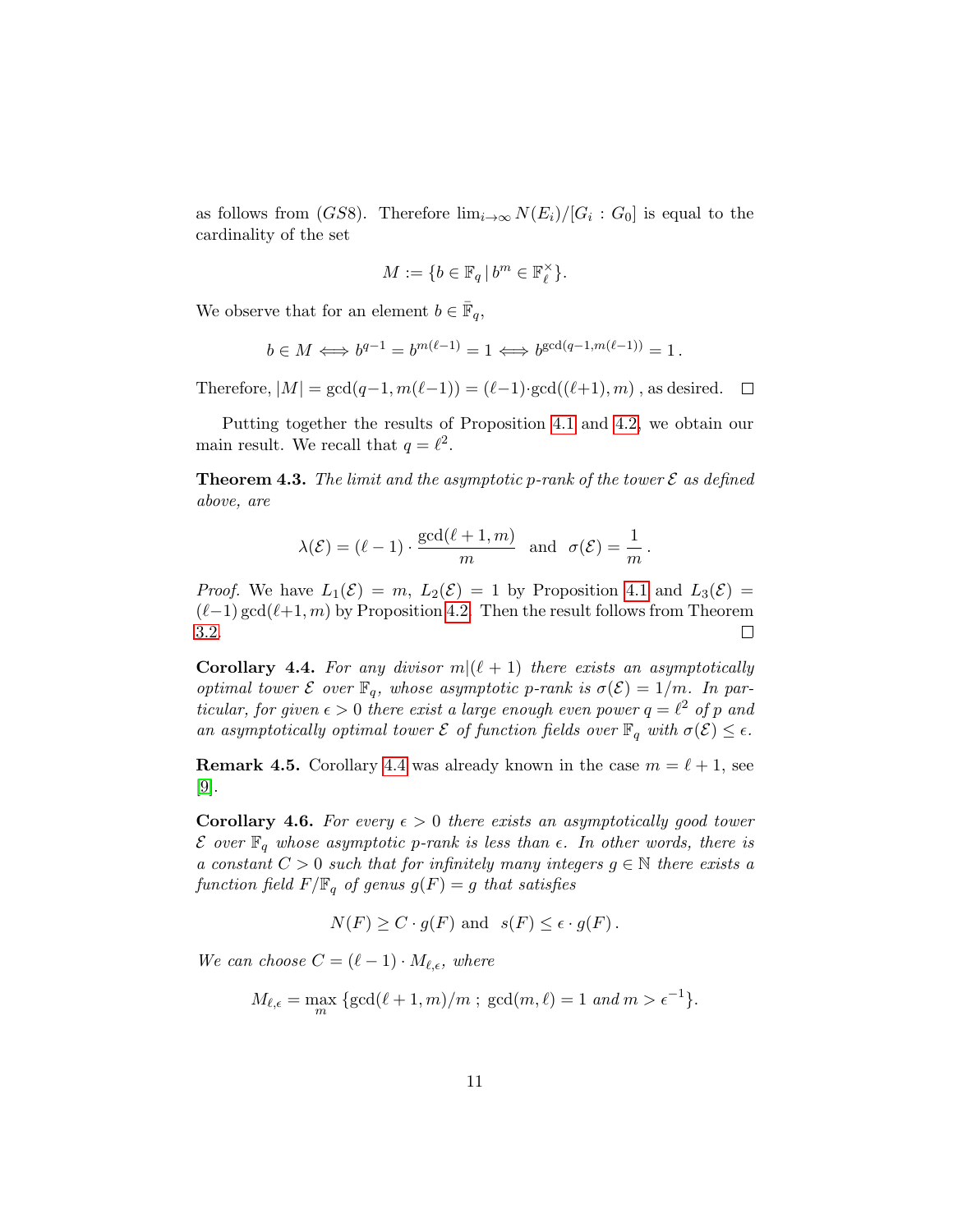**Remark 4.7.** By the Drinfeld–Vladut bound we observe that  $M_{\ell, \epsilon} \leq 1$ . Note that for small  $\epsilon$ , the constant C in our construction is also small. We do not know (but find it unlikely) if for every  $\epsilon > 0$  there exist asymptotically *optimal* towers over a fixed constant field  $\mathbb{F}_q$  whose asymptotic p-rank is less than  $\epsilon$ .

**Remark 4.8.** It is easy to construct towers whose asymptotic  $p$ -rank is 0. For example, the tower  $\mathcal{G} = (G_i)_{i>0}$  defined as

$$
G_0 = \mathbb{F}_q(x_0)
$$
 and for  $i \ge 0$ ,  $G_{i+1} = G_i(x_{i+1})$  with  $x_{i+1}^q + x_{i+1} = f(x_i)$ ,

where  $f(x_i)$  is a polynomial of degree d relatively prime to q, has asymptotic p-rank 0. We do not know, however, if there exist asymptotically good towers whose asymptotic  $p$ -rank is 0.

The extensions  $E_{i+1}/E_i$  in the tower  $\mathcal E$  above are Galois, but the extensions  $E_i/E_0$  are not Galois, for all  $i \geq 2$ . However, a slight modification of our construction will produce a p-tower having that additional property. For convenience, we will call a tower  $\mathcal{F} = (F_i)_{i \geq 0}$  a *Galois p-tower* if for all  $i \geq 1$ , the extension  $F_i/F_0$  is a Galois *p*-extension.

Now we will use as the basic tower the Galois closure  $\mathcal{G}^*$  of the Garcia-Stichtenoth tower  $G$  in [\[11\]](#page-13-4). It is defined as follows:  $G^* = (G_i^*)_{i \geq 0}$  where  $G_i^*$ is the Galois closure of  $G_i$  over  $G_0$ . This tower has all properties as listed in  $(GS1)-(GS9)$  if we replace there the fields  $G_i$  by  $G_i^*$ , see [\[10\]](#page-13-3). Note that  $\mathcal{G}^*$ satisfies  $(B1)$ ,  $(B2)$ ,  $(B3)$ , and E satisfies  $(E1)$ ,  $(E2)$ . Then the composite tower  $\mathcal{E}^* := E \cdot \mathcal{G}^*$  is a Galois p-tower which satisfies:

<span id="page-11-0"></span>**Theorem 4.9.** The limit and the asymptotic p-rank of the tower  $\mathcal{E}^*$  are

$$
\lambda(\mathcal{E}^*) = (\ell - 1) \cdot \frac{\gcd(\ell + 1, m)}{m}
$$
 and  $\sigma(\mathcal{E}^*) = \frac{1}{m}$ .

Moreover, the automorphism group of  $E_i^*$  over  $\mathbb{F}_q$  has order

$$
|\text{Aut}(E_i^*)| \ge [E_i^* : E_0^*] \ge m^{-1} \cdot g(E_i^*) \, .
$$

If m is a divisor of  $(q-1)$ , then  $|\text{Aut}(E_i^*)| \geq g(E_i^*)$ .

*Proof.* The calculation of  $L_1(\mathcal{E}^*)$ ,  $L_2(\mathcal{E}^*)$  and  $L_3(\mathcal{E}^*)$  is done in the same way as in Proposition [4.1](#page-9-0) and [4.2.](#page-9-1) Then by Theorem [3.2](#page-5-1) we obtain the desired result for  $\lambda(\mathcal{E}^*)$  and  $\sigma(\mathcal{E}^*)$ .

The Galois group  $Gal(E_i^*/E_0^*)$  of the extension  $E_i^*/E_0^*$  is a subgroup of  $Aut(E_i^*),$  hence

$$
|\text{Aut}(E_i^*)| \ge |\text{Gal}(E_i^*/E_0^*)| = [E_i^* : E_0^*].
$$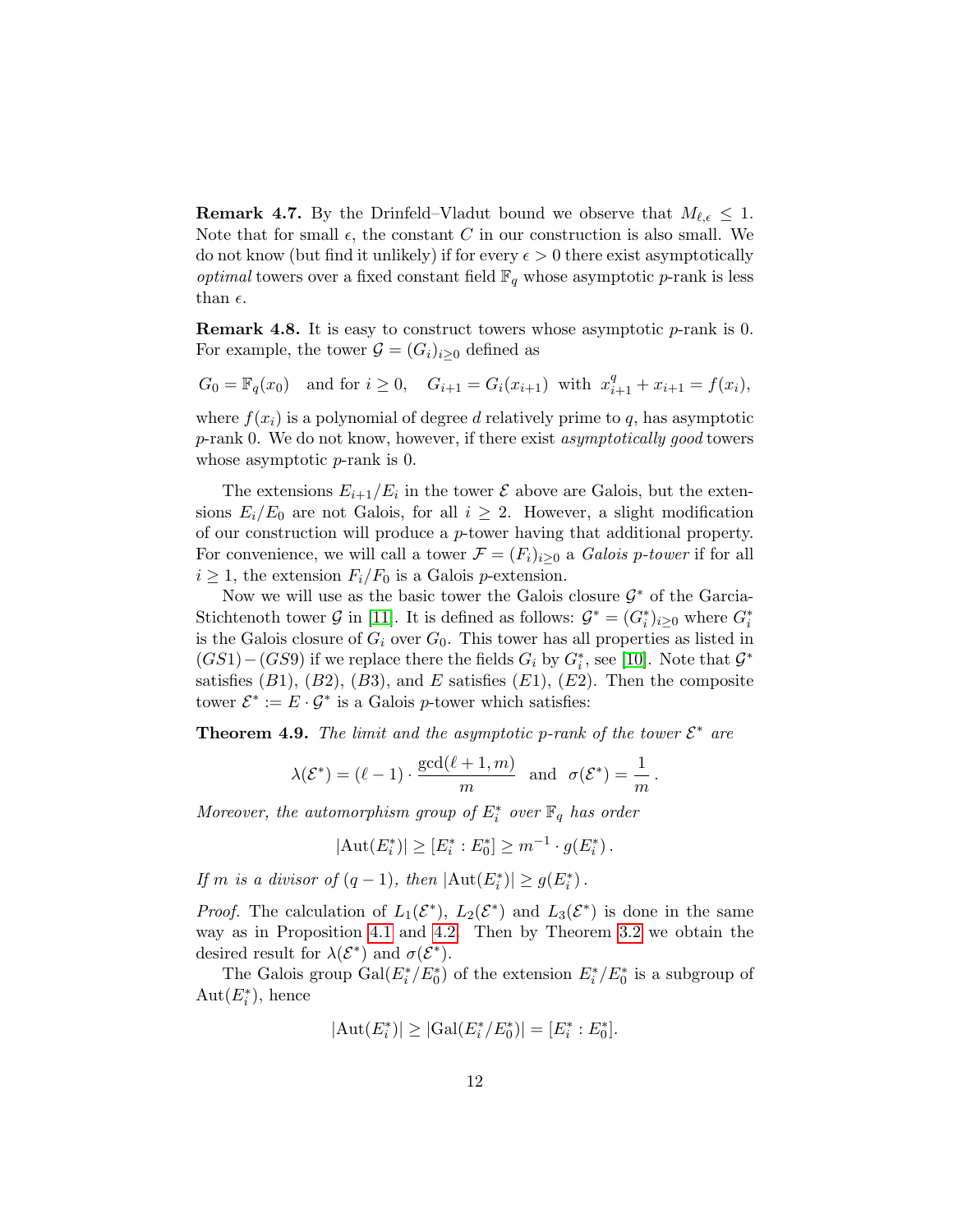Moreover, the inequality  $g(E_i^*) \leq m[E_i^* : E_0^*]$  is shown as in Proposition [4.1.](#page-9-0)(i), which gives the desired result. Finally, if m is a divisor of  $(q-1)$ , then  $E/G_0^*$  is a Galois extension of degree m. Since the extensions fields  $E$ and  $G_i^*$  are Galois and linearly disjoint over  $G_0^*$ , their compositum  $E_i^*$  is also Galois over  $G_0^*$ , and

$$
\operatorname{Gal}(E_i^*/G_0^*) \cong \operatorname{Gal}(E/G_0^*) \times \operatorname{Gal}(G_i^*/G_0^*).
$$

Therefore,  $|\text{Aut}(E_i^*)| \ge m \cdot [G_i^* : G_0^*]$ . Then the fact that  $[G_i^* : G_0^*] = [E_i^* : G_0^*]$  $E_0^*$ ] gives the desired result.

**Remark 4.10.** The number of m-th roots of unity in  $\mathbb{F}_q$  is equal to  $d =$  $gcd(m, q - 1)$ . Note that for a m-th root of unity  $\zeta$  the map  $\tau_{\zeta}: E \mapsto E$ defined by  $\tau_{\zeta}(y) = \zeta y$  is an automorphism of  $E = E_0^*$ . Since  $E_i^*/E_0^*$  is a Galois extension, there are  $[E_i^* : E_0^*]$  distinct automorphisms of  $E_i^*$  whose restriction to E is equal to  $\tau_{\zeta}$ . That is,  $|Aut(E_i^*)| \geq \gcd(m, q-1)[E_i^*: E_0^*].$ 

**Remark 4.11.** The precise Galois groups  $Gal(\mathcal{G}_i^*/\mathcal{G}_0^*)$  have been computed in [\[4\]](#page-13-12). In particular, the extension degree  $[\mathcal{G}_i^* : \mathcal{G}_0^*]$  is known, and so is  $[E_i^*:E_0^*].$ 

### Acknowledgements

We are grateful to the reviewers for their valuable suggestions which helped to improve the paper substantially.

N. A. was supported by the Austrian Science Fund (FWF): Project F5505– N26 and Project F5511–N26, which is a part of the Special Research Program "Quasi-Monte Carlo Methods: Theory and Applications".

## References

- <span id="page-12-2"></span>[1] J.D. Achter, R. Pries, Monodromy of the p-rank strata of the moduli space of curves, Int. Math. Res. Not. IMRN (2008) no. 15, Art. ID rnn053, 25 pp.
- <span id="page-12-0"></span>[2] N. Anbar, P. Beelen, N. Nguyen, A new tower meeting Zink's bound with good p-rank, Acta Arith. 177 (2017) no. 4, 347–374.
- <span id="page-12-1"></span>[3] A. Bassa, P. Beelen, A. Garcia, H. Stichtenoth, Towers of function fields over non-prime finite fields, Mosc. Math. J. 15 (1) (2015), 1–29.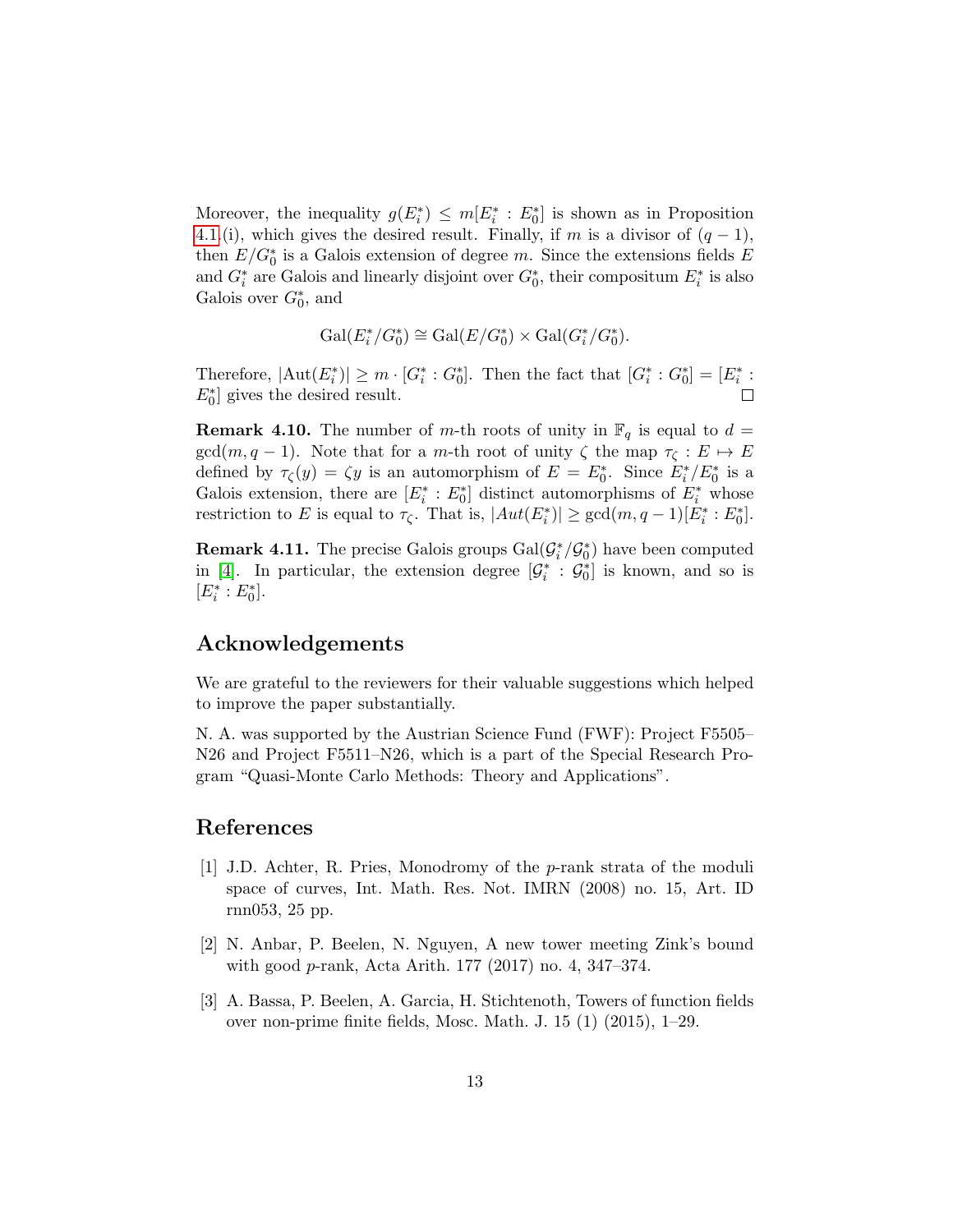- <span id="page-13-12"></span>[4] A. Bassa, P. Beelen, The Galois closure of Drinfeld modular towers, J. Number Theory 131 (3) (2011), 561–577.
- <span id="page-13-8"></span>[5] A. Bassa, P. Beelen, The Hasse-Witt invariant in some towers of function fields over finite fields, Bull. Braz. Math. Soc. (N.S.) 41 (2010) no. 4, 567–582.
- <span id="page-13-0"></span>[6] A. Bassa, A. Garcia, H. Stichtenoth, A new tower over cubic finite fields, Mosc. Math. J. 8 (3) (2008), 401–418.
- <span id="page-13-1"></span>[7] J. Bezerra, A. Garcia, H. Stichtenoth, An explicit tower of function fields over cubic finite fields and Zink's lower bound, J. Reine Angew. Math. 589 (2005), 159–199.
- <span id="page-13-2"></span>[8] N. Caro, A. Garcia, On a tower of Ihara and its limit, Acta Arith. 151 (2) (2012), 191–200.
- <span id="page-13-7"></span>[9] I. Cascudo, R. Cramer, C. Xing, Torsion limits and Riemann-Roch systems for function fields and applications, IEEE Trans. Inform. Theory 60 (7) (2014), 3871–3888.
- <span id="page-13-3"></span>[10] A. Garcia, H. Stichtenoth, On the Galois closure of towers. Recent trends in coding theory and its applications, 83–92, AMS/IP Stud. Adv. Math., 41, Amer. Math. Soc., Providence, RI, 2007.
- <span id="page-13-4"></span>[11] A. Garcia, H. Stichtenoth, On the asymptotic behaviour of some towers of function fields over finite fields, J. Number Theory 61 (2) (1996), 248– 273.
- <span id="page-13-5"></span>[12] A. Garcia, H. Stichtenoth, A tower of Artin-Schreier extensions of function fields attaining the Drinfeld-Vladut bound, Invent. Math. 121 (1) (1995), 211–222.
- <span id="page-13-6"></span>[13] J.W.P. Hirschfeld, G. Korchmaros, F. Torres, Algebraic curves over a finite field, Princeton University Press, 2013.
- <span id="page-13-10"></span>[14] S. Nakajima, On abelian automorphism groups of algebraic curves, J. London Math. Soc. (2) 36 (1987) no. 1, 23–32.
- <span id="page-13-9"></span>[15] H. Popp, The singularities of the moduli schemes of curves, J. Number Theory 1 (1969), 90–107.
- <span id="page-13-11"></span>[16] P. Roquette, Absch¨atzung der Automorphismenanzahl von Funktionenkörpern bei Primzahlcharakteristik, (German) Math. Z. 117 (1970), 157–163.